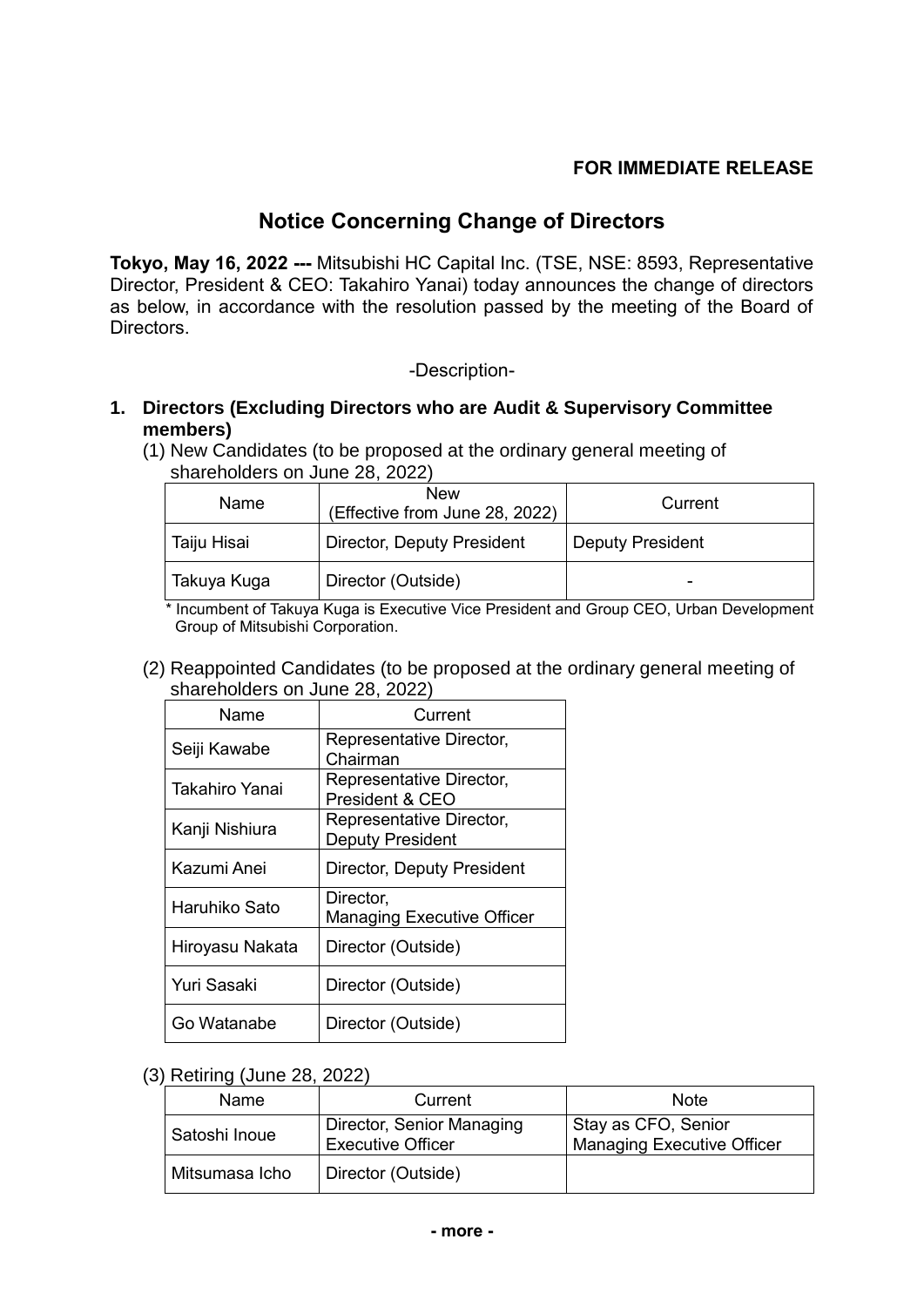### **2. Directors as Audit & Supervisory Committee Member**

(1) New Candidates (to be proposed at the ordinary general meeting of shareholders on June 28, 2022)

| Name           | <b>New</b><br>(Effective from June 28, 2022)                          | Current                                     |
|----------------|-----------------------------------------------------------------------|---------------------------------------------|
| Akira Hamamoto | Director, Audit &<br><b>Supervisory Committee</b><br>Member           | <b>Senior Managing Executive</b><br>Officer |
| Masayuki Saito | Director, Audit &<br><b>Supervisory Committee</b><br>Member (Outside) |                                             |

\* Incumbent of Masayuki Saito is Chairman of the Board of Directors of DIC Corporation.

(2) Reappointed Candidates (to be proposed at the ordinary general meeting of shareholders on June 28, 2022)

| Name             | Current                                                               |  |
|------------------|-----------------------------------------------------------------------|--|
| Koichiro Hiraiwa | Director, Audit &<br><b>Supervisory Committee</b><br>Member (Outside) |  |
| Hiroko Kaneko    | Director, Audit &<br><b>Supervisory Committee</b><br>Member (Outside) |  |

(3) Retiring (June 28, 2022)

| Name              | Current                                                               | <b>Note</b>                                                                                                                         |
|-------------------|-----------------------------------------------------------------------|-------------------------------------------------------------------------------------------------------------------------------------|
| Seiichiro Kishino | Director, Audit &<br><b>Supervisory Committee</b><br>Member           |                                                                                                                                     |
| Shuji Miake       | Director, Audit &<br><b>Supervisory Committee</b><br>Member           | Scheduled to be inaugurated<br>as Representative Director,<br>Deputy President of Miyuki<br>Building Co., Ltd. on June 29,<br>2022. |
| Teruyuki Minoura  | Director, Audit &<br><b>Supervisory Committee</b><br>Member (Outside) |                                                                                                                                     |

**- 2 -**

**# # #**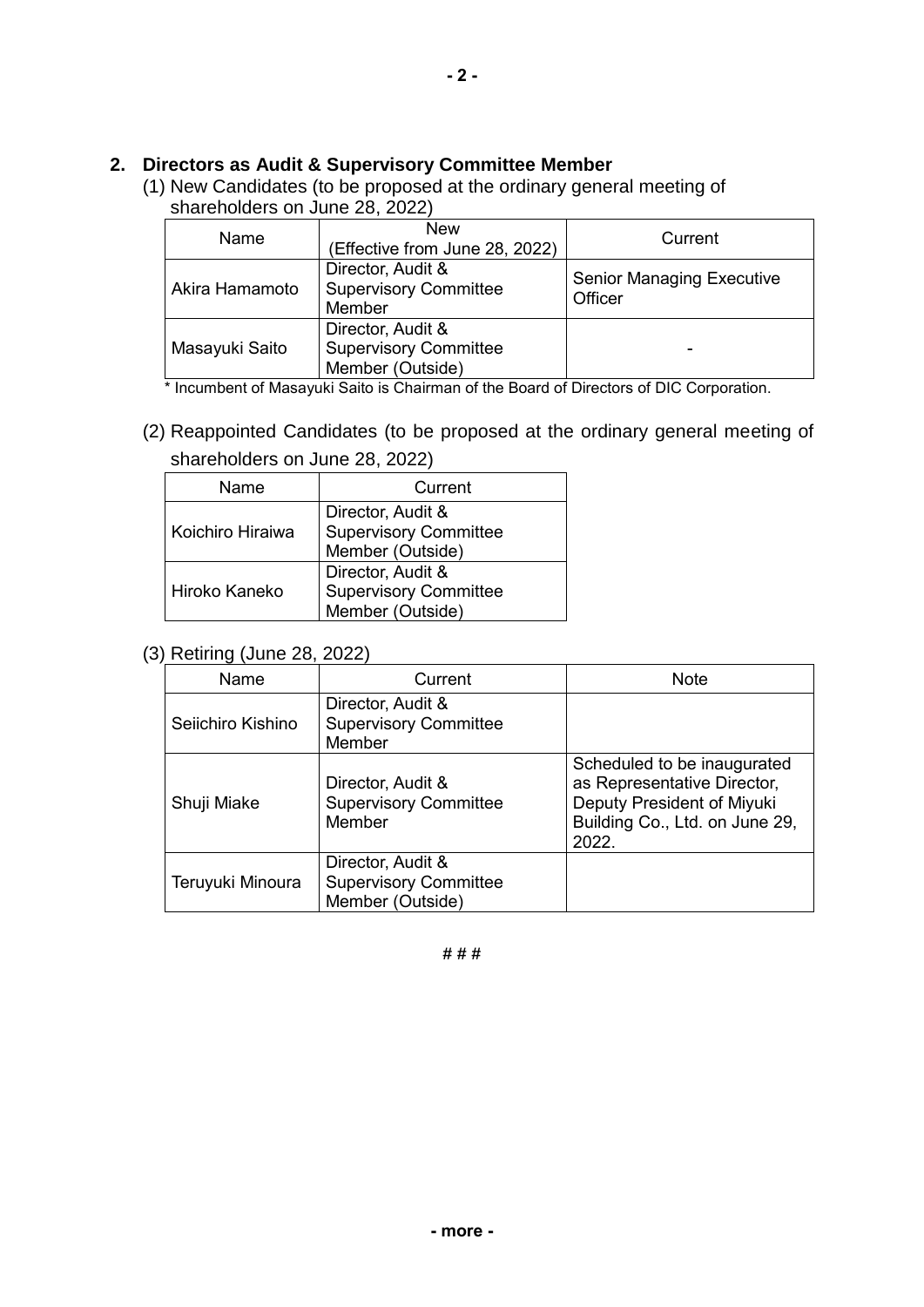Appendix

## **(Reference) Directors and Executive Officers effective from June 28, 2022**

1. Directors (Excluding directors who are Audit & Supervisory Committee members) (10 people)

| Name            | <b>Position</b>                      | Note                                                                                            |
|-----------------|--------------------------------------|-------------------------------------------------------------------------------------------------|
| Seiji Kawabe    | Representative Director,<br>Chairman |                                                                                                 |
| Takahiro Yanai  | Representative Director*             |                                                                                                 |
| Kanji Nishiura  | Representative Director*             |                                                                                                 |
| Kazumi Anei     | Director*                            |                                                                                                 |
| Taiju Hisai     | Director*                            |                                                                                                 |
| Haruhiko Sato   | Director*                            |                                                                                                 |
| Hiroyasu Nakata | Director (Outside)                   | Emeritus Professor of The University of Tokyo<br>Emeritus Professor of Hitotsubashi University  |
| Yuri Sasaki     | Director (Outside)                   | Professor of Faculty of Economics,<br>Meiji Gakuin University                                   |
| Go Watanabe     | Director (Outside)                   | Audit & Supervisory Board Member of<br>MITSUBISHI GAS CHEMICAL COMPANY,<br>INC.                 |
| Takuya Kuga     | Director (Outside)                   | Executive Vice President and Group CEO,<br>Urban Development Group of<br>Mitsubishi Corporation |

\* Directors who also serve as Executive Officers

## 2. Directors as Audit & Supervisory Committee Member (4 people)

| Name             | Position                                                              | <b>Note</b>                                                       |
|------------------|-----------------------------------------------------------------------|-------------------------------------------------------------------|
| Akira Hamamoto   | Director, Audit &<br><b>Supervisory Committee</b><br>Member           |                                                                   |
| Koichiro Hiraiwa | Director, Audit &<br><b>Supervisory Committee</b><br>Member (Outside) | Representative Director of Dream Estate<br>Tokyo Inc.             |
| Hiroko Kaneko    | Director, Audit &<br><b>Supervisory Committee</b><br>Member (Outside) | Professor of Graduate School of Accountancy,<br>Waseda University |
| Masayuki Saito   | Director, Audit &<br><b>Supervisory Committee</b><br>Member (Outside) | Chairman of the Board of Directors of<br><b>DIC Corporation</b>   |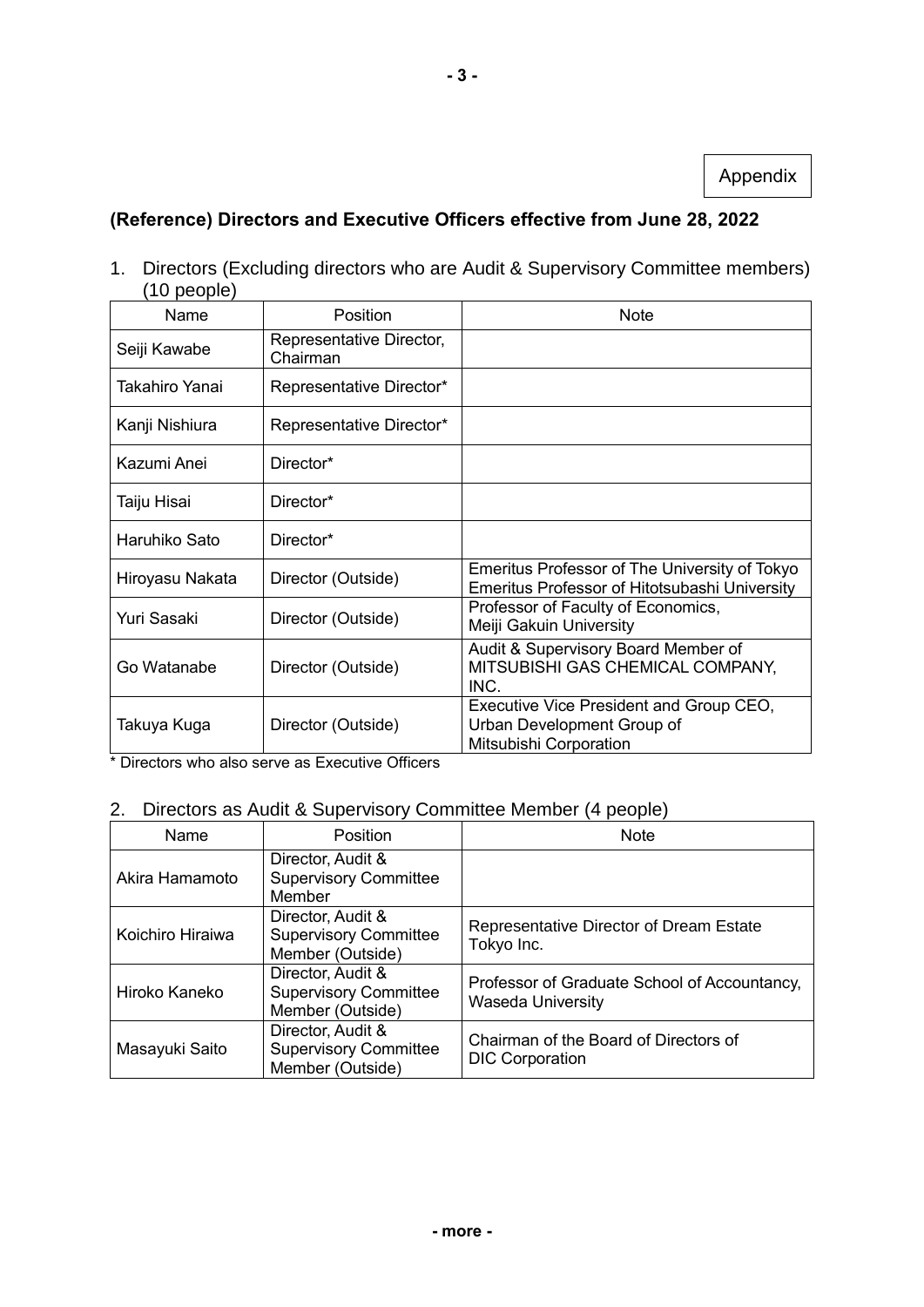| Name                  | Position                                    | In Charge of                                                                                                                                                                                  |
|-----------------------|---------------------------------------------|-----------------------------------------------------------------------------------------------------------------------------------------------------------------------------------------------|
| Takahiro Yanai        | President & CEO                             |                                                                                                                                                                                               |
| Kanji Nishiura        | <b>Deputy President</b>                     | Business in general                                                                                                                                                                           |
| Kazumi Anei           | <b>Deputy President</b>                     | <b>Customer Solutions Unit</b>                                                                                                                                                                |
| Taiju Hisai           | Deputy President                            | <b>Corporate Center</b><br><b>Global Business Unit</b>                                                                                                                                        |
| Tsuyoshi<br>Nonoguchi | Senior Managing<br><b>Executive Officer</b> | <b>Head of Human Resources Division</b><br>Deputy Head of Risk Management Division                                                                                                            |
| Satoshi Inoue         | Senior Managing<br><b>Executive Officer</b> | <b>CFO</b>                                                                                                                                                                                    |
| Masashi Takeda        | Senior Managing<br><b>Executive Officer</b> | <b>Head of Engagement Division</b>                                                                                                                                                            |
| Masao Takemoto        | Senior Managing<br><b>Executive Officer</b> | Head of Corporate Business Division,<br><b>Customer Solutions Unit</b>                                                                                                                        |
| Yoshikazu Ohashi      | <b>Managing Executive</b><br>Officer        | Head of Europe Division, Global Business Unit                                                                                                                                                 |
| Naoki Matsumuro       | <b>Managing Executive</b><br>Officer        | General Manager of Audit & Supervisory<br><b>Committee Office</b>                                                                                                                             |
| Osamu Muramoto        | <b>Managing Executive</b><br>Officer        | <b>Head of Aviation Business Division</b><br>Chairman of JSA International Holdings, L.P.                                                                                                     |
| Hironori Shiozawa     | <b>Managing Executive</b><br>Officer        | Head of Healthcare Business Division,<br><b>Customer Solutions Unit</b><br>Commissioned as General Manager of<br><b>Business Department Sector No.2</b>                                       |
| Kunihiro Sawada       | <b>Managing Executive</b><br>Officer        | Deputy Head of Environment, Energy &<br><b>Infrastructure Business Division</b><br>(in charge of Infrastructure Business<br>Department)                                                       |
| Yasushi Okahisa       | <b>Managing Executive</b><br>Officer        | <b>Head of Real Estate Business Division</b>                                                                                                                                                  |
| Kazuhiko Takeuchi     | <b>Managing Executive</b><br>Officer        | General Manager of Corporate & Strategic<br><b>Planning Department</b><br>Commissioned as General Manager of<br>Integrated Management Department                                              |
| Shinji Tanaka         | <b>Managing Executive</b><br>Officer        | <b>Head of Risk Management Division</b><br><b>CCMO</b><br>CCO<br><b>CISO</b><br>Deputy Head of Credit Division                                                                                |
| Takeo Nakai           | <b>Managing Executive</b><br>Officer        | Head of East Japan Area Business Division<br>and Machinery Business Division, Customer<br><b>Solutions Unit</b>                                                                               |
| Kazunori Hamazaki     | <b>Managing Executive</b><br>Officer        | Head of China Division, Global Business Unit<br>Director Chairman of Mitsubishi HC Capital<br>Management (China) Limited<br>Director Chairman of Mitsubishi HC Capital<br>(Hong Kong) Limited |

3. Executive Officers (31 people. 5 people also serve as Directors.)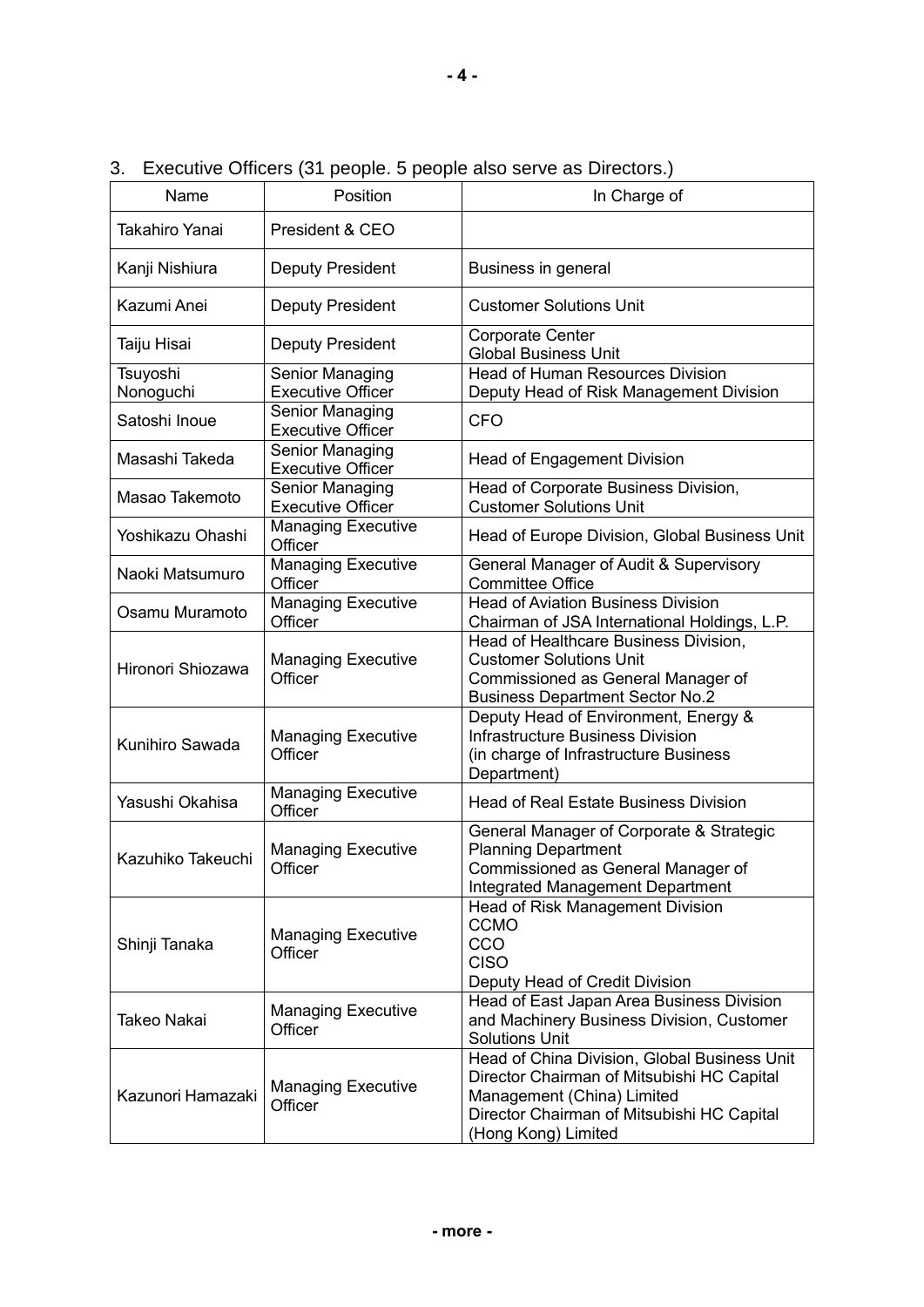| Yasuyuki Hirota   | <b>Managing Executive</b><br>Officer | Co-Head of Global Business Promotion<br>Division, and head of ASEAN Division, Global<br><b>Business Unit</b>                                                                                                                                          |  |
|-------------------|--------------------------------------|-------------------------------------------------------------------------------------------------------------------------------------------------------------------------------------------------------------------------------------------------------|--|
|                   |                                      | CEO & Managing Director of Mitsubishi HC<br>Capital Asia Pacific Pte. Ltd.                                                                                                                                                                            |  |
| Yukio Maruyama    | Managing Executive<br>Officer        | Head of West Japan Area Business Division,<br><b>Customer Solutions Unit</b>                                                                                                                                                                          |  |
| Junji Ogiuchi     | <b>Managing Executive</b><br>Officer | Head of Environment, Energy & Infrastructure<br><b>Business Division</b>                                                                                                                                                                              |  |
| Atsuyoshi Kanto   | <b>Managing Executive</b><br>Officer | Co-Head of Business Promotion Division,<br><b>Customer Solutions Unit</b><br>Co-Head of Global Business Promotion<br>Division, Global Business Unit                                                                                                   |  |
| Haruhiko Sato     | <b>Managing Executive</b><br>Officer | Head of Corporate & Strategic Planning<br><b>Division</b><br>Deputy Head of Treasury & Accounting<br><b>Division</b><br>Chairman of MHC America Holdings<br>Corporation<br>Manager & Chairman of Mitsubishi HC<br><b>Finance America LLC</b>          |  |
| Nozomu Naruse     | <b>Managing Executive</b><br>Officer | Head of LIFE Business Division, Customer<br><b>Solutions Unit</b><br>Deputy Head of Environment, Energy &<br>Infrastructure Business Division (in charge of<br>Environment & Energy Business Department<br>and Environment & Energy Sales Department) |  |
| Hideki Matsuo     | <b>Managing Executive</b><br>Officer | Head of IT & Operations Division                                                                                                                                                                                                                      |  |
| Hiroshi Ikebe     | <b>Managing Executive</b><br>Officer | <b>Head of Credit Division</b>                                                                                                                                                                                                                        |  |
| Hisashi Ishimaki  | <b>Managing Executive</b><br>Officer | <b>Head of Mobility Business Division</b><br><b>Head of Logistics Business Division</b><br>Chairman of PNW Railcars, Inc.                                                                                                                             |  |
| Katsuya Kitahara  | <b>Managing Executive</b><br>Officer | Co-Head of Business Promotion Division,<br><b>Customer Solutions Unit</b>                                                                                                                                                                             |  |
| Makoto Sawada     | <b>Managing Executive</b><br>Officer | Head of Vendor Solutions Business Division,<br><b>Customer Solutions Unit</b><br>Representative Director of Mitsubishi HC<br><b>Business Lease Corporation</b>                                                                                        |  |
| Yuji Suzuki       | <b>Managing Executive</b><br>Officer | Head of Central Japan Area Business Division,<br><b>Customer Solutions Unit</b>                                                                                                                                                                       |  |
| Masahiko Tanimura | <b>Managing Executive</b><br>Officer | Head of Americas Division, Global Business<br>Unit<br>Chairman of Mitsubishi HC Capital (U.S.A.)<br>Inc.<br>Chairman of ENGS Holdings Inc.<br>Chairman of Mitsubishi HC Capital America,<br>Inc.                                                      |  |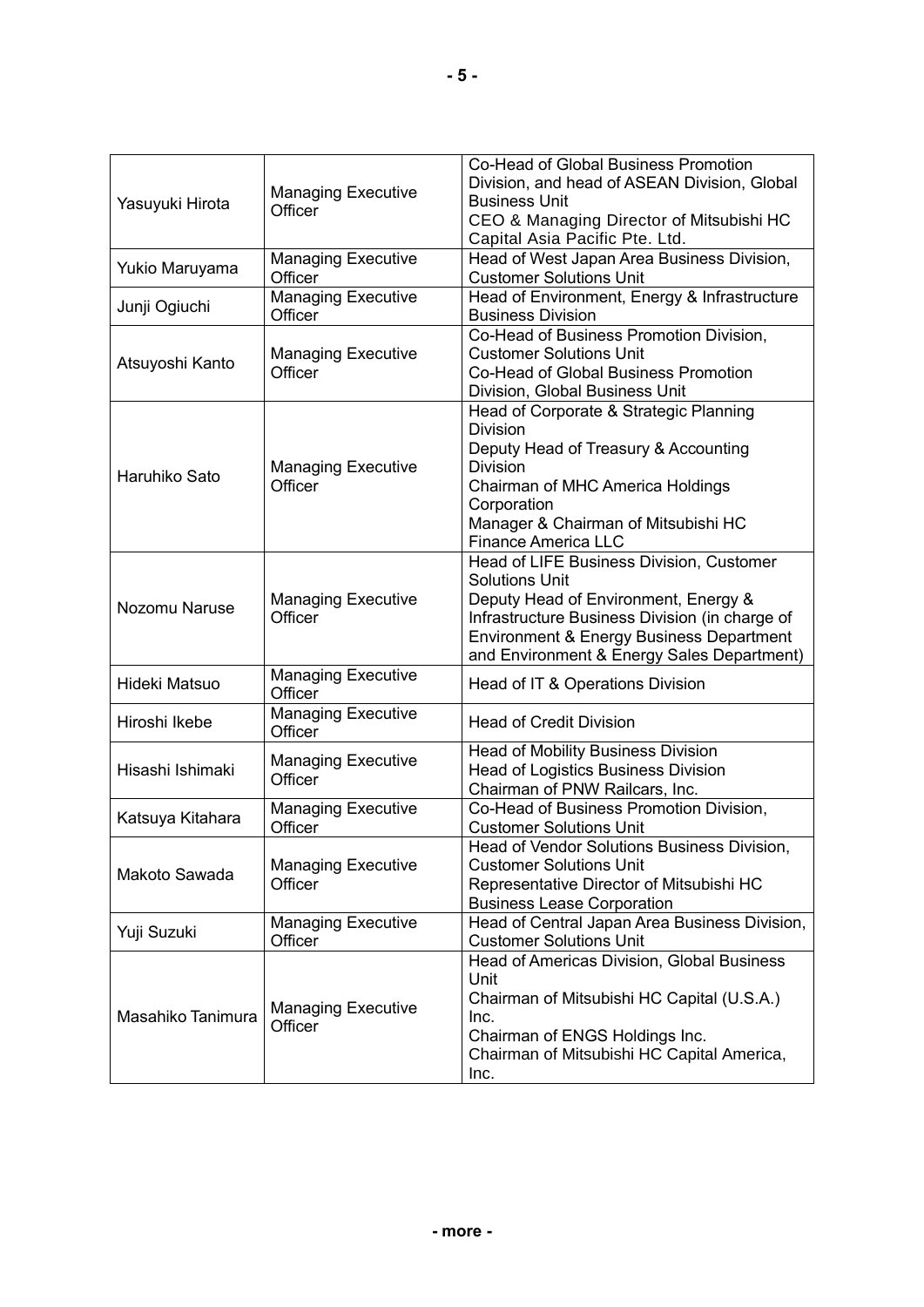4. Comparison table of Directors, current and effective from June 28, 2022, the ordinary general meeting of shareholders (The shaded areas are the changes.)

|                                     | Effective from June 28, 2022                    |                 |                             | Current                                                  |                 |
|-------------------------------------|-------------------------------------------------|-----------------|-----------------------------|----------------------------------------------------------|-----------------|
| Name                                | <b>Position</b>                                 | Indepe<br>ndent | Name                        | Position                                                 | Indepe<br>ndent |
| Seiji Kawabe                        | Representative<br>Director, Chairman            |                 | Seiji Kawabe                | Representative<br>Director, Chairman                     |                 |
| Takahiro Yanai                      | Representative<br>Director, President &<br>CEO  |                 | Takahiro Yanai              | Representative<br>Director, President &<br>CEO           |                 |
| Kanji Nishiura                      | Representative<br>Director, Deputy<br>President |                 | Kanji Nishiura              | Representative<br>Director, Deputy<br>President          |                 |
| Kazumi Anei                         | Director, Deputy<br>President                   |                 | Kazumi Anei                 | Director, Deputy<br>President                            |                 |
| Taiju Hisai<br>(Newly<br>appointed) | Director, Deputy<br>President                   |                 | Satoshi Inoue<br>(Retiring) | Director, Senior<br><b>Managing Executive</b><br>Officer |                 |
| Haruhiko Sato                       | Director, Managing<br><b>Executive Officer</b>  |                 | Haruhiko Sato               | Director, Managing<br><b>Executive Officer</b>           |                 |

|                                     | Hiroyasu Nakata Director (Outside) |                              | Hiroyasu Nakata Director (Outside) |  |
|-------------------------------------|------------------------------------|------------------------------|------------------------------------|--|
| Yuri Sasaki                         | Director (Outside)                 | Yuri Sasaki                  | Director (Outside)                 |  |
| Go Watanabe                         | Director (Outside)                 | Mitsumasa Icho<br>(Retiring) | Director (Outside)                 |  |
| Takuya Kuga<br>(Newly<br>appointed) | Director (Outside)                 | ∣lGo Watanabe                | Director (Outside)                 |  |

| Akira Hamamoto Director, Audit &<br>(Newly<br>appointed) | Supervisory<br>Committee Member                                   |           | Seiichiro Kishino<br>(Retiring) | Director, Audit &<br><b>Supervisory Committee</b><br>Member                     |  |
|----------------------------------------------------------|-------------------------------------------------------------------|-----------|---------------------------------|---------------------------------------------------------------------------------|--|
| Koichiro Hiraiwa                                         | Director, Audit &<br>Supervisory<br>Committee Member<br>(Outside) | $\bullet$ | Shuji Miake<br>(Retiring)       | Director, Audit &<br><b>Supervisory Committee</b><br>Member                     |  |
| Hiroko Kaneko                                            | Director, Audit &<br>Supervisory<br>Committee Member<br>(Outside) |           | (Retiring)                      | Director, Audit &<br>Teruyuki Minoura Supervisory Committee<br>Member (Outside) |  |
| Masayuki Saito<br>(Newly<br>appointed)                   | Director, Audit &<br>Supervisory<br>Committee Member<br>(Outside) |           | Koichiro Hiraiwa                | Director, Audit &<br><b>Supervisory Committee</b><br>Member (Outside)           |  |
|                                                          |                                                                   |           | Hiroko Kaneko                   | Director, Audit &<br>Supervisory Committee<br>Member (Outside)                  |  |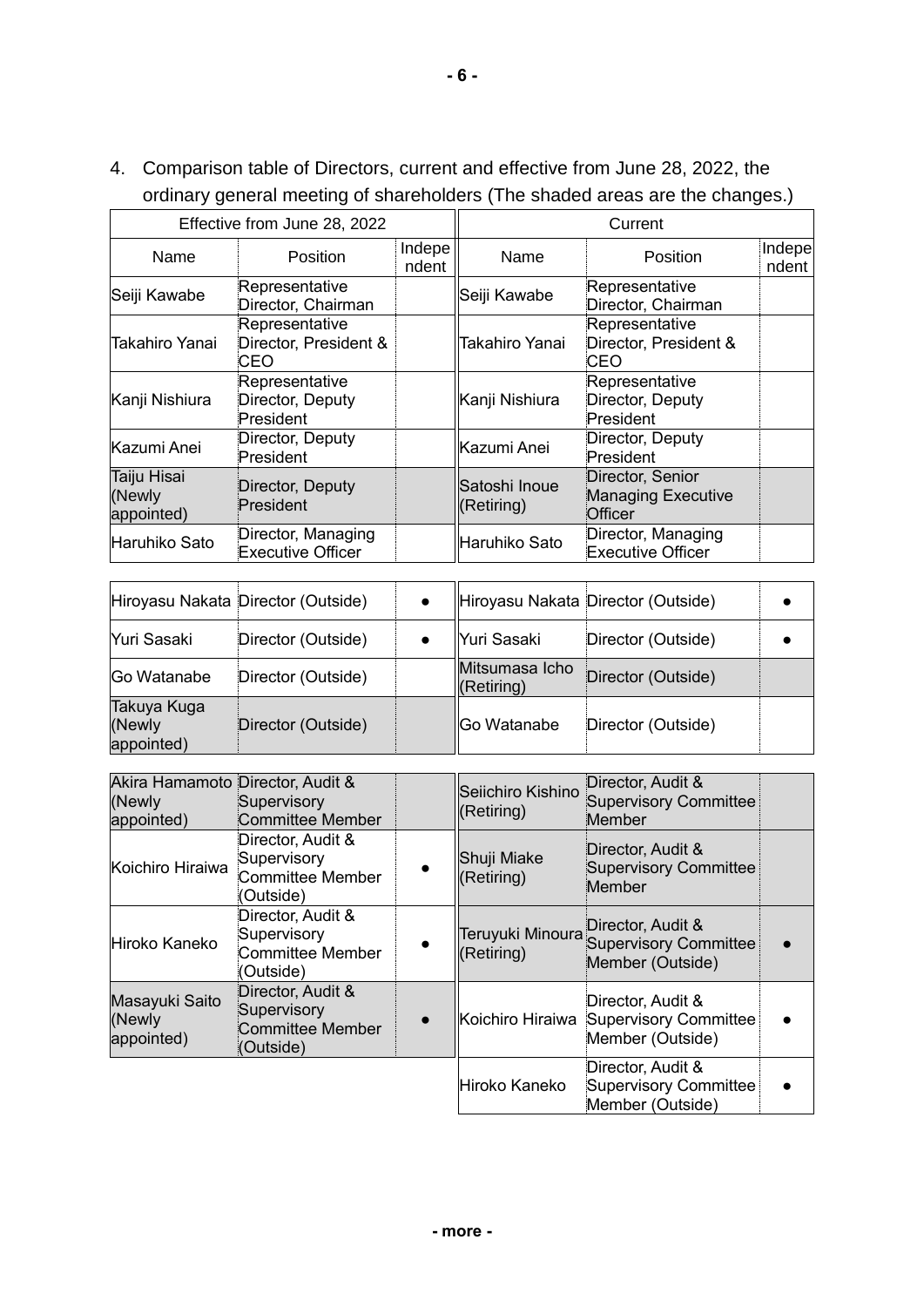- 5. Biography of Newly appointed Director Candidates
	- (1) Taiju Hisai

| Biography       |            | April 1985                                                                                                                     | Joined The Mitsubishi Bank, Ltd. (currently MUFG<br>Bank, Ltd.)                                                                                                                                                                          |
|-----------------|------------|--------------------------------------------------------------------------------------------------------------------------------|------------------------------------------------------------------------------------------------------------------------------------------------------------------------------------------------------------------------------------------|
|                 |            | <b>July 2011</b>                                                                                                               | General Manager, CIB Division for the Americas,<br>Headquarters for the Americas of The Bank of                                                                                                                                          |
|                 |            |                                                                                                                                | Tokyo-Mitsubishi UFJ, Ltd. (BTMU)                                                                                                                                                                                                        |
|                 |            | <b>July 2012</b>                                                                                                               | (currently MUFG Bank, Ltd.)<br>General Manager, Corporate Banking Division for                                                                                                                                                           |
|                 |            |                                                                                                                                | Europe, Middle East and Africa, European                                                                                                                                                                                                 |
|                 |            | <b>June 2014</b>                                                                                                               | Headquarters of BTMU<br>Executive Officer, General Manager, Corporate                                                                                                                                                                    |
|                 |            |                                                                                                                                | Banking Division for Europe, Middle East and<br>Africa, European Headquarters of BTMU                                                                                                                                                    |
|                 |            | September 2014                                                                                                                 | Executive Officer, Regional Executive for India                                                                                                                                                                                          |
|                 |            |                                                                                                                                | Concurrently served as Deputy General Manager,<br>Corporate Banking Division for Asia and Oceania,<br>Asia and Oceania Headquarters of BTMU (Special                                                                                     |
|                 |            | May 2016                                                                                                                       | appointment)<br><b>Managing Executive Officer</b>                                                                                                                                                                                        |
|                 |            |                                                                                                                                | in charge of Planning & Credit Division, Credit                                                                                                                                                                                          |
|                 |            |                                                                                                                                | Division and Investment Banking Division of BTMU                                                                                                                                                                                         |
|                 |            | April 2018                                                                                                                     | <b>Managing Executive Officer</b>                                                                                                                                                                                                        |
|                 |            |                                                                                                                                | and General Manager,<br>Corporate Banking Group No.1 of MUFG Bank, Ltd.                                                                                                                                                                  |
|                 |            |                                                                                                                                | (MUFG Bank)                                                                                                                                                                                                                              |
|                 |            | April 2019                                                                                                                     | Senior Managing Executive Officer and General<br>Manager, Corporate Banking Group No.1 of MUFG                                                                                                                                           |
|                 |            | <b>June 2021</b>                                                                                                               | <b>Bank</b><br>Deputy President of the Company (incumbent)                                                                                                                                                                               |
|                 |            |                                                                                                                                | Concurrently serves as Executive Officer of the<br>Company (incumbent)                                                                                                                                                                   |
| (2) Takuya Kuga |            |                                                                                                                                |                                                                                                                                                                                                                                          |
| Biography       |            | April 1986                                                                                                                     | Joined Mitsubishi Corporation                                                                                                                                                                                                            |
|                 |            | April 2008                                                                                                                     | Seconded to Diamond Realty Management Inc.                                                                                                                                                                                               |
|                 |            | May 2008                                                                                                                       | President & Representative Director of Diamond<br>Realty Management Inc.                                                                                                                                                                 |
|                 |            | <b>July 2009</b>                                                                                                               | Seconded to Mitsubishi Corp.- UBS Realty Inc.                                                                                                                                                                                            |
|                 |            | October 2009                                                                                                                   | President & Chief Executive Officer of Mitsubishi<br>Corp.- UBS Realty Inc.                                                                                                                                                              |
|                 |            | <b>July 2013</b>                                                                                                               | General Manager, Strategic Planning Office, Real<br>Estate Development & Construction Division of                                                                                                                                        |
|                 | April 2015 | Mitsubishi Corporation<br>General Manager, Urban Development Department,<br>Real Estate Development & Construction Division of |                                                                                                                                                                                                                                          |
|                 |            | April 2016                                                                                                                     | Mitsubishi Corporation<br>Division COO, Real Estate Development &<br>Construction Division of Mitsubishi Corporation<br>(Concurrently) General Manager, North America<br>Real Estate Development Department of Mitsubishi<br>Corporation |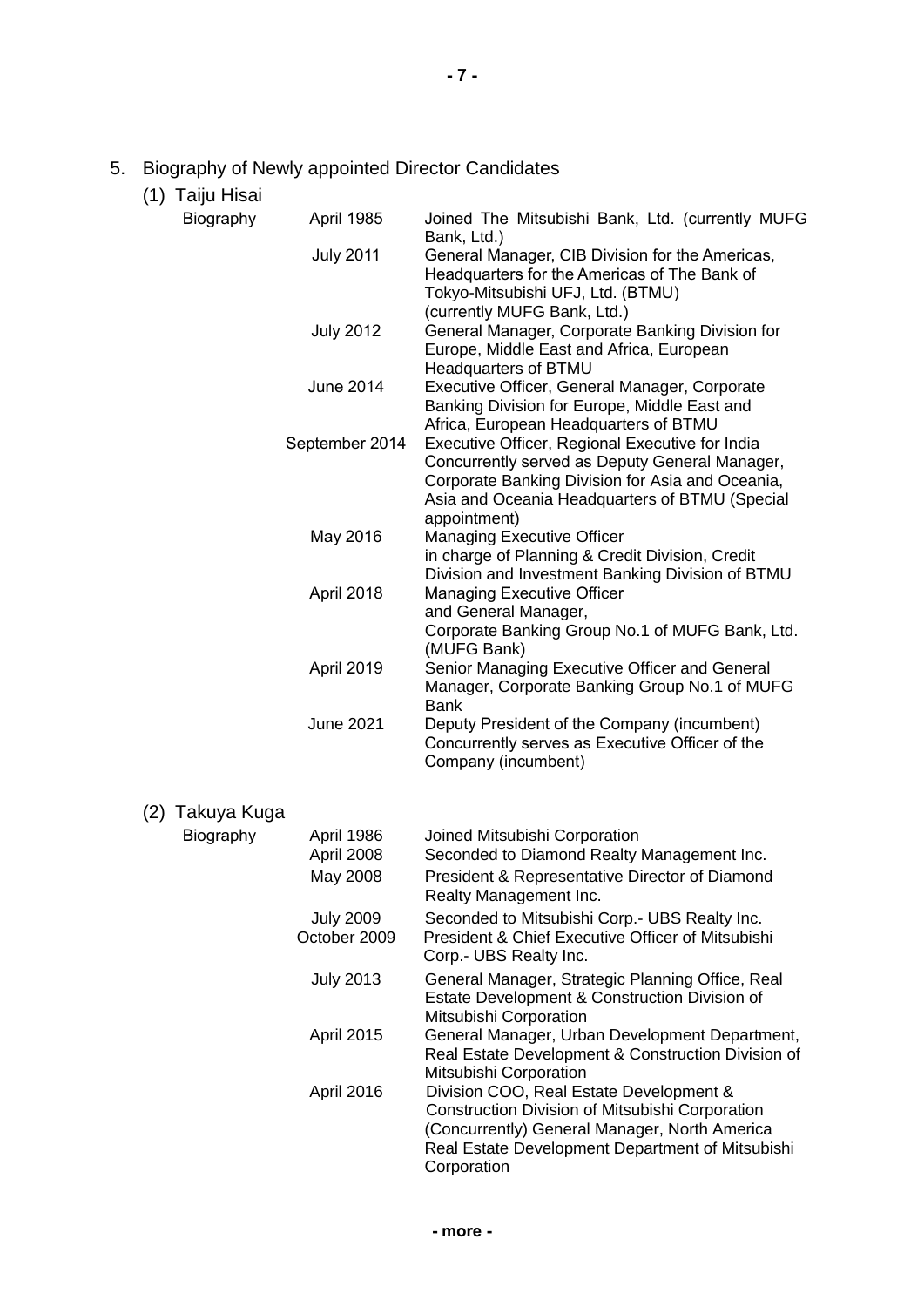|                    | October 2016     | Division COO, Real Estate Business Division of<br>Mitsubishi Corporation<br>(Concurrently) General Manager, North America<br>Real Estate Development Department of Mitsubishi                                                                                                                                                                                                                                                                                                                                                                                                               |
|--------------------|------------------|---------------------------------------------------------------------------------------------------------------------------------------------------------------------------------------------------------------------------------------------------------------------------------------------------------------------------------------------------------------------------------------------------------------------------------------------------------------------------------------------------------------------------------------------------------------------------------------------|
|                    | January 2017     | Corporation<br>Division COO, Real Estate Business Division of                                                                                                                                                                                                                                                                                                                                                                                                                                                                                                                               |
|                    | April 2017       | Mitsubishi Corporation<br>Senior Vice President and Division COO, Real<br>Estate Business Division of Mitsubishi Corporation                                                                                                                                                                                                                                                                                                                                                                                                                                                                |
|                    | April 2019       | Senior Vice President and Division COO, Urban<br>Infrastructure Division of Mitsubishi Corporation                                                                                                                                                                                                                                                                                                                                                                                                                                                                                          |
|                    | November 2019    | Senior Vice President and General Manager, Urban<br>Development Group CEO Office of Mitsubishi<br>Corporation                                                                                                                                                                                                                                                                                                                                                                                                                                                                               |
|                    | April 2022       | Executive Vice President and Group CEO, Urban<br>Development Group of Mitsubishi Corporation<br>(incumbent)                                                                                                                                                                                                                                                                                                                                                                                                                                                                                 |
| (3) Akira Hamamoto |                  |                                                                                                                                                                                                                                                                                                                                                                                                                                                                                                                                                                                             |
| Biography          | April 1983       | Joined The Tokai Bank, Ltd. (currently MUFG Bank,<br>$Ltd.$ )                                                                                                                                                                                                                                                                                                                                                                                                                                                                                                                               |
|                    | <b>June 2010</b> | Executive Officer and General Manager, Internal<br>Audit Division of Mitsubishi UFJ Financial Group,<br>Inc. (MUFG)                                                                                                                                                                                                                                                                                                                                                                                                                                                                         |
|                    | May 2011         | Executive Officer and Deputy General Manager,<br>Global Compliance Division of MUFG<br>Concurrently served as Deputy General Manager,<br>Corporate Risk Management Division of MUFG<br>Executive Officer and General Manager, Global<br>Compliance Division of The Bank of Tokyo-<br>Mitsubishi UFJ, Ltd. (BTMU) (currently MUFG<br>Bank, Ltd.)<br>Concurrently served as Senior Manager,<br>Information Security Management Office of BTMU<br>Concurrently served as Senior Manager,<br>Information Systems Planning Office, Information<br>Systems Division of BTMU (Special appointment) |
|                    | May 2013         | Managing Executive Officer and General Manager,<br>Corporate Banking Division No.2 of BTMU                                                                                                                                                                                                                                                                                                                                                                                                                                                                                                  |
|                    | May 2015         | Managing Officer of MUFG<br>Managing Executive Officer of BTMU [Chief<br>Compliance Officer (CCO)                                                                                                                                                                                                                                                                                                                                                                                                                                                                                           |
|                    | <b>June 2015</b> | Managing Corporate Executive and Group CCO of<br><b>MUFG</b>                                                                                                                                                                                                                                                                                                                                                                                                                                                                                                                                |
|                    | May 2017         | Concurrently served as Group CLO (Chief Legal<br>Officer) of MUFG<br>Managing Director and CCO of BTMU<br>Concurrently served as CLO of BTMU<br>Senior Managing Corporate Executive and Group<br>CCO of MUFG<br>Concurrently served as Group CLO of MUFG<br>Senior Managing Director and CCO of BTMU<br>Concurrently served as CLO of BTMU                                                                                                                                                                                                                                                  |